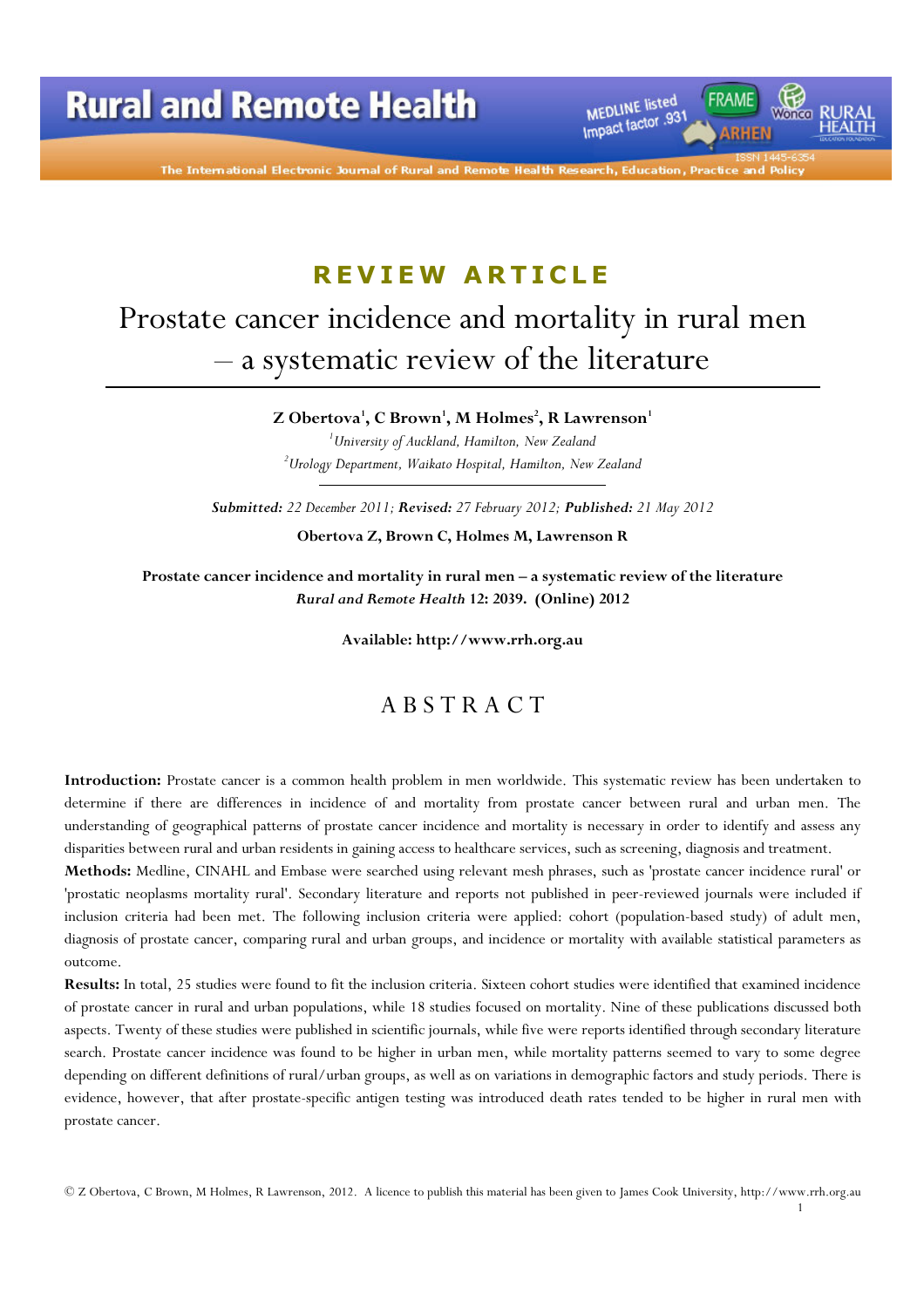The International Electronic Journal of Rural and Remote Health Research, Education Practice and Policy

Conclusions: The review of the literature showed that in spite of inconsistent definitions of rural/urban categories among studies the majority reported higher incidence rates in urban men. This finding suggests that rural men are less likely to be screened and less likely to be subsequently diagnosed with prostate cancer. Although mortality patterns tended to be heterogeneous, there was some evidence that rural residents with prostate cancer experience higher death rates. It would be beneficial if future studies take into consideration factors such as stage at initial diagnosis, ethnicity, and socioeconomic and health status when assessing differences in cancer outcomes. Few studies in this review accounted for one or more of these variables, although there are indications that they contribute to differences in prostate cancer incidence and mortality between rural and urban populations.

Key words: incidence, literature review, mortality, prostate cancer.

## Introduction

Prostate cancer is second to lung cancer in incidence worldwide, and it is the third most common cause of cancer deaths in developed countries (age-standardised rates in 2008<sup>1</sup>). Understanding geographical patterns of prostate cancer incidence and mortality is important in order to detect any disparities in access to diagnostic and treatment services. In particular the physical distances to access specialist services are believed to disadvantage rural patients<sup>2,3</sup>.

In general, rural communities have higher proportions of disadvantaged groups, being typically older, poorer, experiencing a higher burden of chronic diseases, and some having a different ethnic composition compared with urban communities<sup>4-7</sup>. All of these factors may impact on a man's ability and willingness to travel potentially long distances for cancer screening or treatment. In addition, the availability of particular modalities of treatment may vary depending on patient's age and general health status<sup>8,9</sup>. In the case of prostate cancer, although the specific aetiology of the disease is not known, age, family history and African ancestry have been identified as risk factors<sup>10,11</sup>.

Internationally, discrepant patterns have been observed for cancer incidence and mortality when rural and urban populations are compared. Although some evidence suggests higher incidence of and lower mortality from cancers in urban  $\arccos^{12,13}$ , the observations vary considerably by type of cancer as well as by country $14-16$ . Furthermore, results may

vary due to inconsistent definitions of the concepts of urban and rural residence.

The aim of this study was to undertake a systematic review of the literature in order to determine whether there are differences in prostate cancer incidence and mortality between rural and urban men. It was hypothesised that rural men in general are less likely to be screened for prostate cancer, more likely to be diagnosed with advanced cancer, will have worse access to curative treatment and a higher mortality rate than their urban counterparts.

## Methods

A systematic review of the literature was performed in order to explore whether there are differences in: (i) incidence of prostate cancer; and (ii) mortality from prostate cancer between urban and rural populations.

#### Search strategy

Three electronic databases – Medline, CINAHL and Embase – were searched in July 2011 using key phrases 'prostate cancer incidence rural ' and 'prostate cancer mortality rural', inclusive of the following MeSH terms: 'prostatic neoplasms'; 'prostatic' and 'neoplasms'; 'prostate' and 'cancer'; 'prostate cancer'; 'incidence'; 'mortality'; 'survival'; and 'rural'. For CINAHL and Embase searches, MeSH terms 'rural population' and 'rural areas' were also included. The search was limited to peer-reviewed studies published in English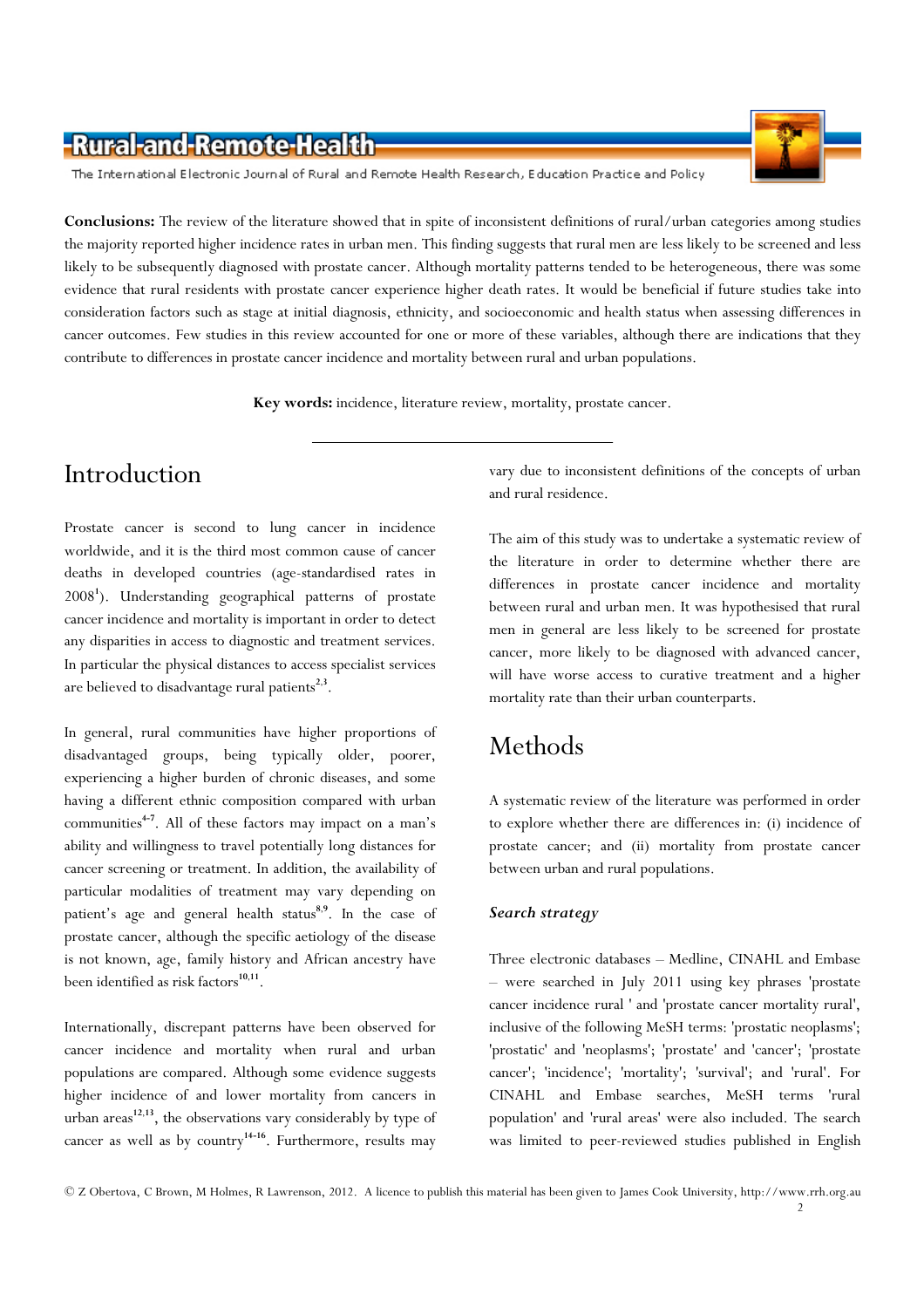The International Electronic Journal of Rural and Remote Health Research, Education Practice and Policy

from 1 January 1980 onwards and involving human subjects. Furthermore, the following inclusion criteria were applied:

- population: cohort (population-based study) of adult men
- intervention or exposure: prostate cancer (grouped cancers, ie urological cancer excluded)
- comparison: rural versus urban
- outcome: incidence, mortality (relative risk, hazard ratio or standardised mortality or incidence ratio and confidence intervals with  $p$  values must be stated).

In total, 139 articles were listed following the 'incidence' search and 53 following the 'mortality' search of Medline. Fifty-one articles (one of these a duplicate) were included in both lists. Therefore, these articles were only assessed once. Subsequently, titles and abstracts were assessed by applying the inclusion criteria resulting in the exclusion of 59 articles from the 'incidence' list and 33 articles from the 'mortality' list. Consequently, the full-texts of 49 articles were retrieved and evaluated for suitability. As a result 13 articles were included in this review. The inclusion of articles was reviewed by two researchers (ZO, RL). The 36 articles were excluded because statistical information was missing  $(n=15)$ , prostate cancer (7) or rural/urban residence (7) was not specifically mentioned (8), the study was not based on a cohort (3), or the outcome was other than mortality or incidence (3).

The search of CINAHL resulted in 76 articles, none of which met the inclusion criteria. This was primarily because their focus has been on different treatment options and their outcomes, rather than on general prostate cancer incidence and mortality. Sixty-seven articles were identified during the Embase search; 30 articles of these matched those from the Medline search. The remaining 37 articles deviated from the main topic and did not meet the inclusion criteria.

Reference lists of included manuscripts were hand-searched to identify further publications, resulting in the inclusion of 7 articles that had not been identified by database search. In

addition, based on the secondary literature search, 5 'grey literature' reports from four countries (New Zealand, Australia, England, and Canada) were accessed.

Assessment of the scientific quality of studies was undertaken with respect to a number of methodological issues such as sample size, study design, presentation of results, and statistical findings.

### Definition of rural and urban populations

One of the major limitations of this review is the inconsistent definition of 'rurality', the use of different geopolitical units (ie cantons, municipalities, minor civil units), and different definitions of residence (usual address vs address at diagnosis or death). The concept of rurality or remoteness may vary considerably among countries<sup>17-20</sup>. In addition, demographic and socioeconomic factors may differ between rural and urban groups within and among countries<sup>21-23</sup>. These different characteristics may significantly contribute to differences in cancer incidence and mortality.

Studies included in this review used various measures to define rural and urban populations, including settlement size, population density, accessibility to services (ie distances or travel times to service centres), economic activity (ie employment opportunities) or a combination of these.

For the purpose of this study, definitions of rural and urban populations were directly adopted from the individual articles. Although several studies discussed intermediate categories, such as suburban groups, only comparisons between 'extreme' rural/urban groups have been considered in this review.

Due to these limitations, instead of direct comparisons of incidence and mortality among the studies, general trends were described within and among studies. A meta-analysis could not be undertaken due to the inconsistent definition of rurality and lack of standardisation in data presentation.

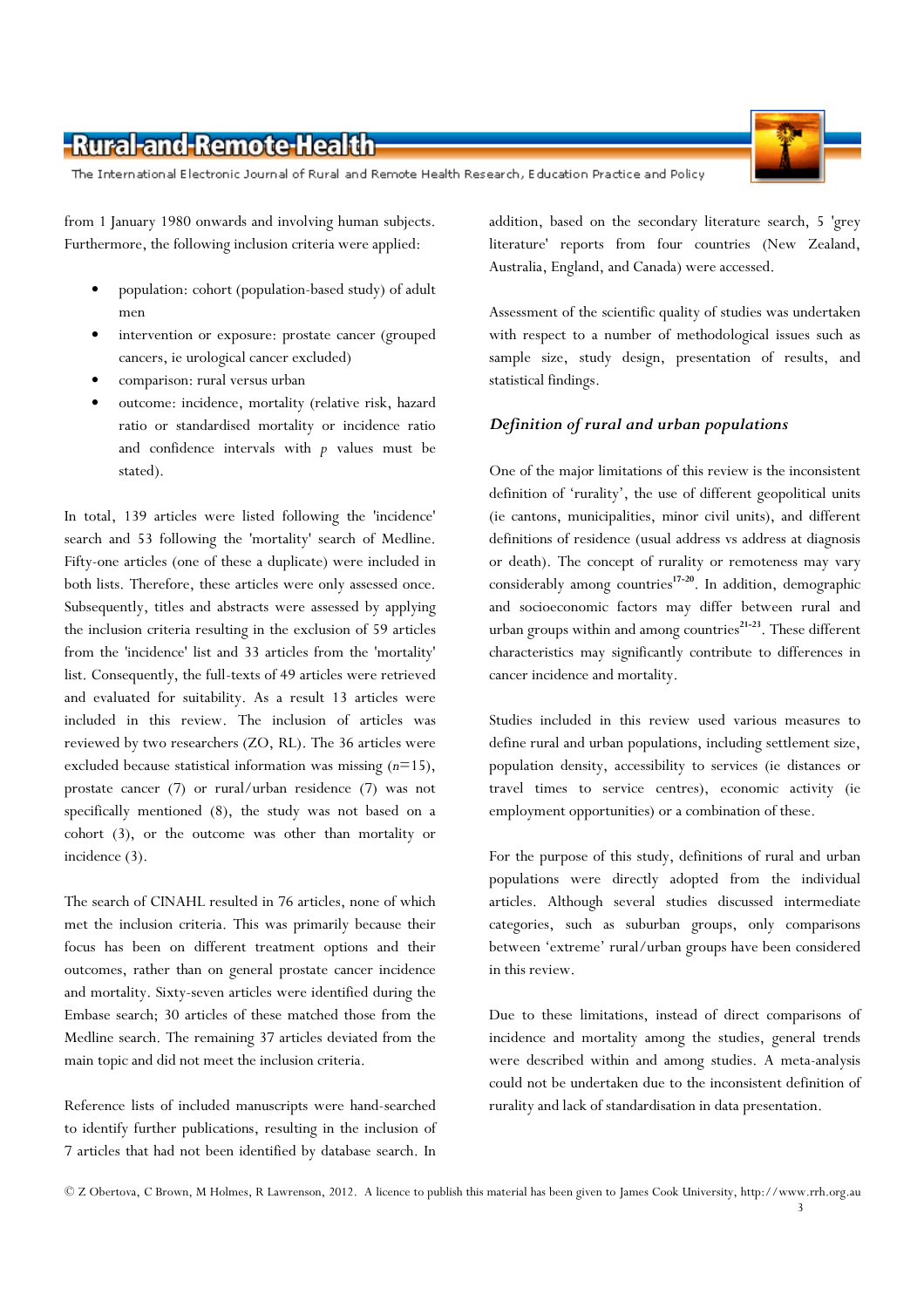The International Electronic Journal of Rural and Remote Health Research, Education Practice and Policy

## Results

The majority of studies were identified from Medline. However, seven manuscripts were included from secondary literature<sup>15,19,20,22-26</sup>, and five reports were not published in peer-reviewed journals but met the inclusion criteria<sup>18,21,27-29</sup>. A total of 16 population-based studies discussed rural/urban differences in incidence of prostate cancer, while 18 studies examined data on mortality. Nine publications included both aspects but were analysed separately<sup>15,17,18,21,22,27-30</sup>. The kev characteristics of studies discussed in this review are presented in Tables 1 (incidence) and 2 (mortality).

Data in all included studies were sourced from state or national cancer registries and official census and death records databases. Several studies included information on case completeness of registries as a measure of quality of the data, which in each case was greater than  $85\%^{19,22,31,32}$ .

As per inclusion criteria, all studies were based on data from adult men, although some studies included only men over the age of 35 years<sup>17,22,30,33</sup>.

The number of new cases of prostate cancer (based on varying follow-up periods) ranged from  $759^{31}$  to 24 333<sup>27</sup> men; however, eight studies did not include this information. Six studies originated in the USA, six in Europe (Denmark, England, the Netherlands, Lithuania, Spain and Bulgaria), five in Australia, three in Canada, two in Central/South America (Costa Rica and Uruguay), and one each in New Zealand, Asia (Taiwan) and Africa (Egypt).

The study periods of the articles ranged from 1978 to 2008. The prostate-specific antigen (PSA) test was introduced as a new method for prostate cancer diagnosis in the early 1990s. Consequently, the registration of new cancer cases has increased internationally<sup>34</sup>. In this review, eight articles (4 on incidence, 4 on mortality) were based on data collected prior to the widespread use of PSA tests<sup>19,20,25,31,33,35-37</sup>. Five studies used a mixture of data from both periods, which, in addition to varying follow-up periods, may result in conflicting interpretations<sup>17,21,24,30,38</sup>. For

instance, Baade et al<sup>17</sup> and Coory and Baade<sup>30</sup> both based their research on an identical data set for a given period but Baade et al presented annual rates while Coory and Baade summarised the data into 3 year periods. As a consequence, each of these studies reported slightly different incidence and mortality patterns when comparing urban with rural men.

### **Incidence**

Twelve out of the 16 studies on incidence of prostate cancer reported higher rates for urban men, while a single study showed a reverse trend<sup>29</sup>. The remaining three studies showed no significant differences between rural and urban men but two observed a trend toward higher incidence in urban residents.

Four publications used data from a period prior to the PSA era, all of which reported significantly higher incidence rates in urban men<sup>19,24,25,36</sup>. Therefore, the introduction of PSA testing seems to have little effect on the incidence patterns when rural and urban residence is compared.

The National Cancer Intelligence Network (NCIN) study<sup>29</sup>, which reported higher incidence of prostate cancer in English villagers, analyses the most recent data from all the studies in this review (2004-2006). Therefore, this reverse trend might reflect a recent shift towards more diagnostic activity in rural areas or a 'saturation' of new cases in urban areas. A similar but not statistically significant trend has been observed in an Australian study based on data collected between 2001 and 2005<sup>27</sup>.

Coory and Baade found no significant differences between rural and urban men in the period 1985-1992 (prior to widespread PSA testing), while they found significantly higher rates for urban residents for the years 1993 up to 2000<sup>30</sup>. In the more recent study by Baade et al, a significantly higher incidence for urban men was reported for the years 1993–1995, but no difference was found for 1986– 1992 and  $1996-2004^{17}$ . This suggests an initial, more rapid uptake of screening in urban males with a later uptake in rural men so that over time the incidence has become roughly equal. It may also imply improved access to health care over time in the rural areas surveyed.

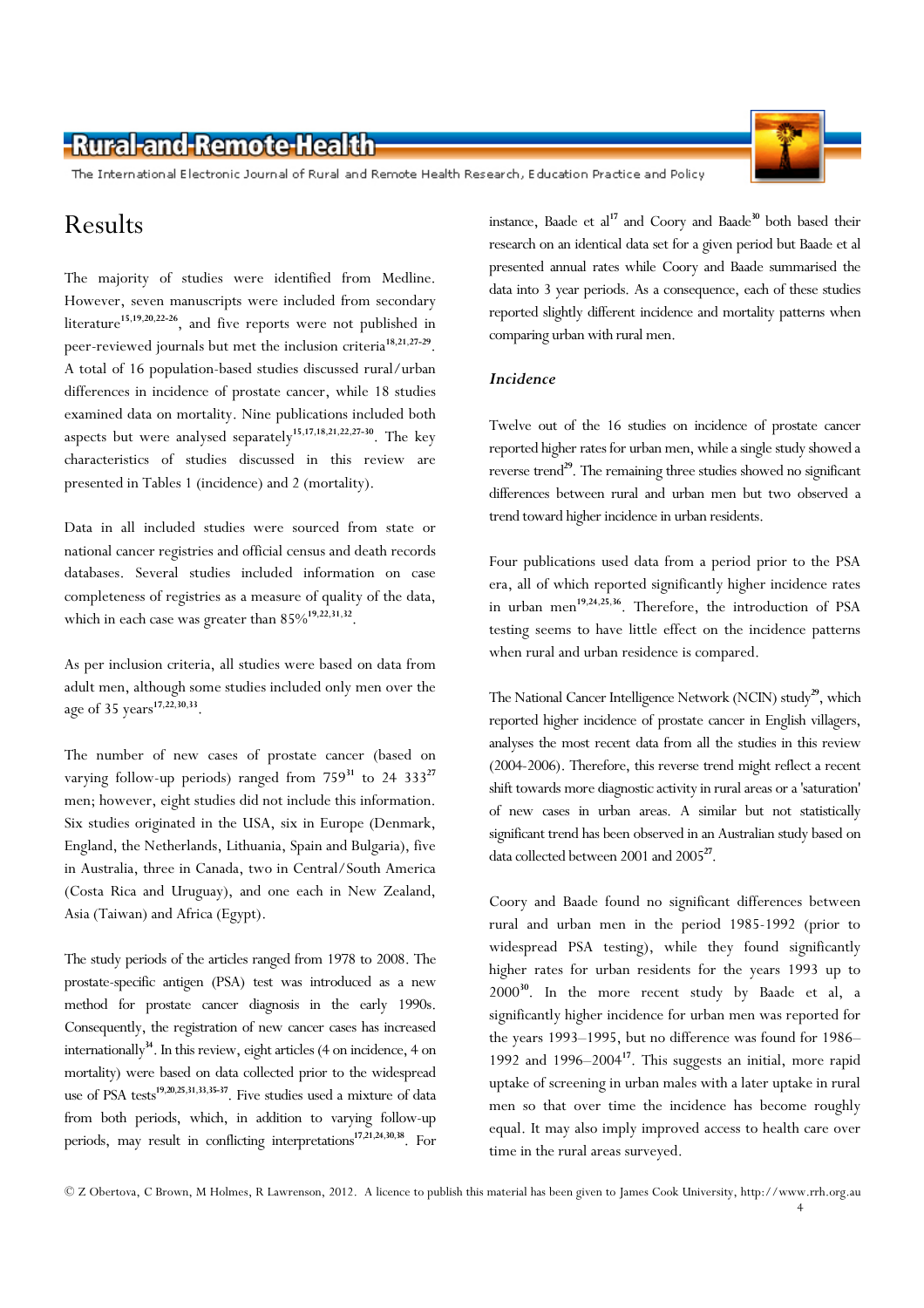

The International Electronic Journal of Rural and Remote Health Research, Education Practice and Policy

| Author/s (year) [ref no.]                                 | Location                   | Follow-up               | Sample   | Result                                                      | SIR or RR (95%                                                    |
|-----------------------------------------------------------|----------------------------|-------------------------|----------|-------------------------------------------------------------|-------------------------------------------------------------------|
|                                                           |                            | duration                | N        |                                                             | $CI$ ) §                                                          |
| Sierra et al (1989) [31]                                  | Costa Rica                 | 1979-1983 <sup>†</sup>  | 759      | Urban > Rural                                               | $1.5(1.2-1.7)$ *                                                  |
| Nasca et al (1992) [25]                                   | NY State, USA              | 1978-1982 <sup>†</sup>  | 15 0 64  | $Urban$ > Rural                                             | $106(103-110)$                                                    |
|                                                           |                            |                         |          |                                                             | 96 (93-100)*                                                      |
| Valerianova et al (1994) [36]                             | Bulgaria                   | $1981 - 1990^{\dagger}$ | 6661     | Rural < Urban                                               | $0.66(0.62-0.69)*$                                                |
| Schouten et al (1996) [19]                                | The Netherlands            | 1989-1991 <sup>†</sup>  | 12719    | Urban > Rural                                               | $1.15(1.09-1.21)$ *                                               |
| Higginbotham et al (2001) [15]                            | MS, USA                    | 1996                    | N.I.     | Urban > Rural                                               | 147.1 > 136.0                                                     |
| Ocana-Riola et al (2004) [38]                             | Spain, Granada<br>Province | 1985-1996               | 1037     | $Urban$ > Rural                                             | $1.44(1.27-1.64)$ *                                               |
| Coory & Baade (2005) [30]                                 | Australia                  | 1985-2000               | N.I.     | 1985-1992:<br>Urban=Rural<br>1993-2000:<br>Urban > Rural    | Fig 3, p.114 [30]                                                 |
| Jemal et al (2005) [22]                                   | <b>USA</b>                 | 1995-2000               | N.I.     | White:<br>$Rural \leq Urban$<br>AA:<br>Rural < Urban        | White $0.93*$<br>AA: 0.89*                                        |
| Canadian Population Health Initiative<br>$(2006)$ [21]    | Canada                     | 1986-1996               | N.I.     | Urban > Rural                                               | $108.0(107.3-$<br>$108.7$ > $106.9$<br>$(102.4 - 111.7)$          |
| Robson et al (2006) [18]                                  | New Zealand                | 2002-2006               | 13 139   | Māori:<br>$Rural \leq Urban$<br>non-Māori:<br>Rural < Urban | Māori:<br>$0.77(0.62-0.96)$ *<br>non-Māori:<br>$0.84(0.79-0.89)*$ |
| Australian Institute of Health and<br>Welfare (2008) [28] | Australia                  | 2001-2003               | N.I.     | Rural < Urban                                               | $0.78*$                                                           |
| Marså et al (2008) [23]                                   | Denmark                    | 1994-2003               | 8022     | Rural < Urban                                               | $0.81(0.73-0.90)*$                                                |
| Alam et al (2009) [27]                                    | NSW, Australia             | 2001-2005               | 24 3 3 3 | Rural > Urban                                               | 160.8 > 146.2                                                     |
| Baade et al (2011) [17]                                   | Australia                  | 1986-2005               | N.I.     | 1986-1992, 1996-                                            | 1993-1995:                                                        |
|                                                           |                            |                         |          | 2004:                                                       | Fig 3, p. 295 [17]                                                |
|                                                           |                            |                         |          | Urban=Rural                                                 |                                                                   |
|                                                           |                            |                         |          | 1993-1995:                                                  |                                                                   |
|                                                           |                            |                         |          | Urban > Rural                                               |                                                                   |
| Dey et al (2011) [39]                                     | Egypt                      | 1999-2002               | N.I.     | Urban > Rural                                               | 4.85 $(3.76 - 6.26)*$                                             |
| NCIN Data Briefing (2011) [29]                            | England                    | 2004-2006               | N.I.     | Rural > Urban                                               | Fig1, p.1 [29]                                                    |

# Table 1: Summary of studies on prostate cancer incidence in rural versus urban men  $(n = 16)^{15,17-19,21-23,25,27-31,36,38,39}$

AA: African-American; MS, Mississippi; N.I.: no information; NSW, New South Wales; NY, New York; RR, relative risk [bold]; SIR, standardised incidence ratio [italics].

†Prior to introduction of prostate-specific antigen (PSA) testing; §reference citations provided when authors gave only figures. \*Significant ( $p \leq 0.05$ ).

### **Mortality**

Eight out of 18 articles on mortality of men with prostate cancer reported a greater death rate for rural men<sup>16,17,21,22,24,29,30,33</sup>, one a reduced death rate<sup>37</sup>, and nine reported no difference. In six of these nine studies a trend

towards higher death rate in rural men was observed<sup>15,18,24,26-</sup> <sup>28</sup>. The study by Yang and Hsieg, the only article to report a reduced death rate in rural men, did note that all men in the study region had good access to healthcare facilities<sup>37</sup>. Rural men may have travelled to urban centres for treatment, and subsequently have died there producing a misattribution bias.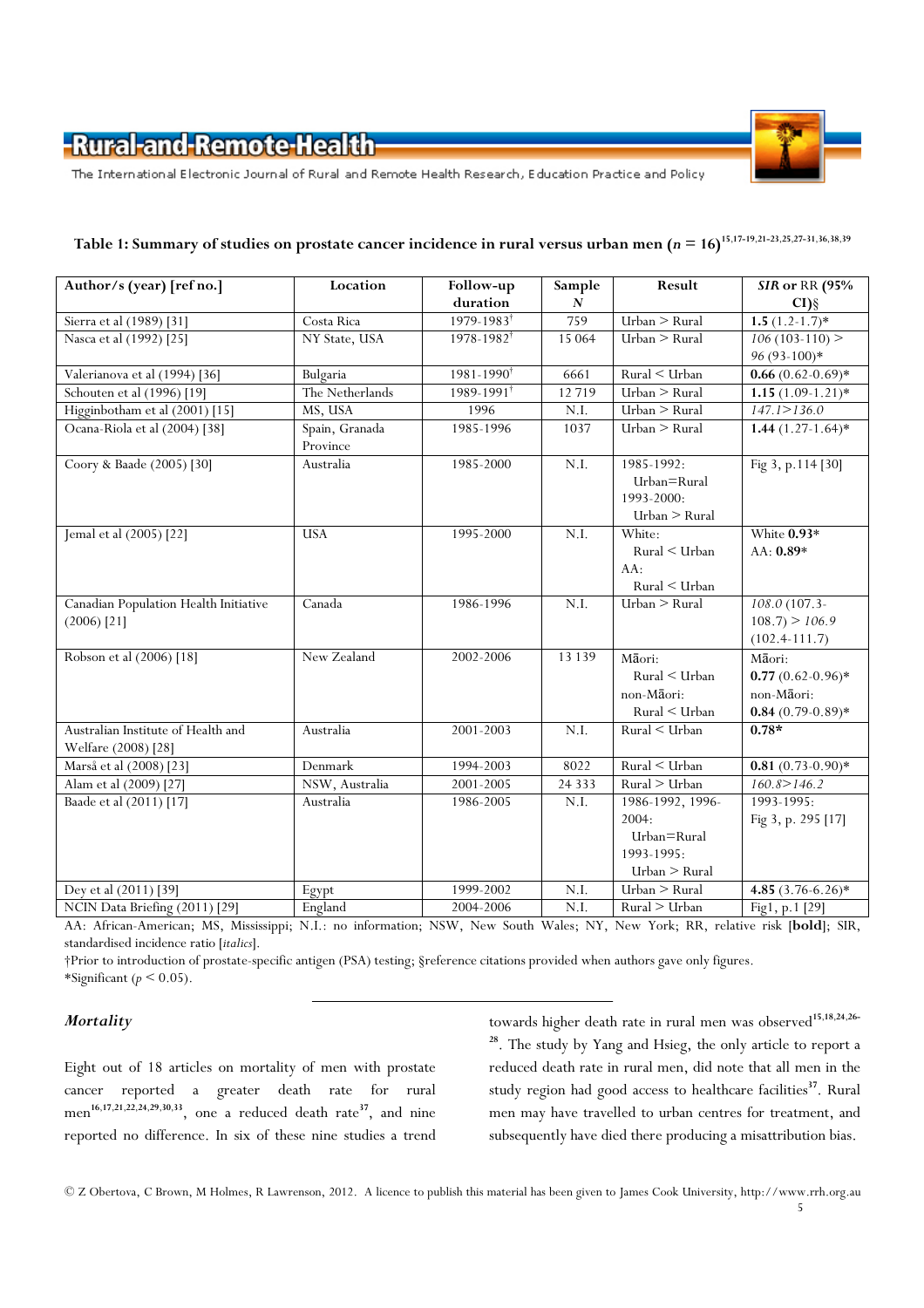

The International Electronic Journal of Rural and Remote Health Research, Education Practice and Policy

| Author/s (year) [ref                                             | Location                | Follow-up                                           | Sample N   | Result                                                                                                 | <b>SMR</b> or HR (95%                                            |
|------------------------------------------------------------------|-------------------------|-----------------------------------------------------|------------|--------------------------------------------------------------------------------------------------------|------------------------------------------------------------------|
| no.                                                              |                         | duration                                            |            |                                                                                                        | $CI$ ) §                                                         |
| Mahoney et al (1990)                                             | USA, NY                 | 1978-1982 <sup>†</sup>                              | 5282       | Urban > Rural                                                                                          | $104(98-110) > 96$                                               |
| [35]                                                             | State                   |                                                     |            |                                                                                                        | $(90-102)$                                                       |
| Vassallo et al (1994) [20]                                       | Uruguay                 | 1988-1992 <sup>†</sup>                              | 2232       | Urban > Rural                                                                                          | $1.08(0.98-1.18)$                                                |
| Yang & Hsieg (1998) [37]                                         | Taiwan                  | $1982 - 1991$ <sup>†</sup>                          | $\rm N.I.$ | Urban > Rural                                                                                          | $1.82(1.28-2.60)*$                                               |
| Higginbotham et al<br>$(2001)$ [15]                              | MS, USA                 | 1996                                                | N.I.       | Rural > Urban                                                                                          | 48.1 > 45.7                                                      |
| Jong et al (2004) [16]                                           | NSW,<br>Australia       | 1992-1999                                           | N.I.       | Rural > Urban                                                                                          | RER 3.38 (2.21-<br>$5.16*$                                       |
| Coory & Baade (2005)<br>$[30]$                                   | Australia               | 1985-2002                                           | N.I.       | 1985-1987:<br>Urban=Rural<br>1988-2002:<br>Rural > Urban                                               | 1988-2002:<br>Fig 3, p.114 [30]                                  |
| Jemal et al (2005) [22]                                          | <b>USA</b>              | 1996-2000                                           | N.I.       | White:<br>Rural > Urban<br>AA:<br>Rural > Urban                                                        | White: 1.04*<br>AA: 1.12*                                        |
| <b>Canadian Population</b><br>Health Initiative (2006)<br>$[21]$ | Canada                  | 1986-1996                                           | 138 761    | Rural > Urban                                                                                          | $1.09(1.01-1.18)$ *                                              |
| Pampalon et al (2006)<br>$[26]$                                  | QC, Canada              | 1998-2001                                           | N.I.       | Rural > Urban                                                                                          | 29.8 > 29.4                                                      |
| Robson et al (2006) [18]                                         | New Zealand             | 2002-2006                                           | 2851       | Māori:<br>Rural > Urban<br>non-Māori:<br>Urban > Rural                                                 | Māori:<br>$1.12(0.76-1.65)$<br>non-Māori:<br>$0.98(0.86 - 1.11)$ |
| Rusiecki et al (2006) [33]                                       | MT, MN, ND<br>& SD USA, | 1950-2000 <sup>†</sup>                              | N.I.       | Rural > Urban                                                                                          | $1.03(1.00-1.06)$ *                                              |
| Lagacé et al (2007) [24]                                         | Canada<br>Australia     | $\overline{C}$ :<br>1986-1996<br>$A$ :<br>1997-1999 | N.I.       | C:<br>Rural > Urban<br>$A$ :<br>Rural > Urban                                                          | $C: 1.09(1.01 -$<br>$1.18)*$<br>A: $1.02(0.73-$<br>1.39)         |
| Australian Institute of<br>Health and Welfare<br>$(2008)$ [28]   | Australia               | 2001-2003                                           | N.I.       | Urban < Rural                                                                                          | 0.79                                                             |
| Smailyte & Kurtinaitis<br>$(2008)$ [40]                          | Lithuania               | 1993-2004                                           | N.I.       | 1993:<br>Urban>Rural<br>2004:<br>Urban > Rural                                                         | 1993: 15.9>14.2<br>2004: 20.4>20.2                               |
| Alam et al (2009) [27]                                           | NSW,<br>Australia       | 2001-2005                                           | 4776       | Rural > Urban                                                                                          | 36.2 > 30.8                                                      |
| Baade et al (2011) [17]                                          | Australia               | 1985-2007                                           | $\rm N.I.$ | 1985-1988, 1991,<br>1993, 1995:<br>Urban=Rural<br>1989, 1990, 1992,<br>1994, 1996-2007:<br>Rural>Urban | 1989, 1990, 1992,<br>1994, 1996-2007<br>Fig 3, p. 295 [17]       |

# Table 2: Summary of studies on prostate cancer mortality in rural versus urban men  $(n = 18)^{15-18,20-22,24,26-30,32,33,35,37,40}$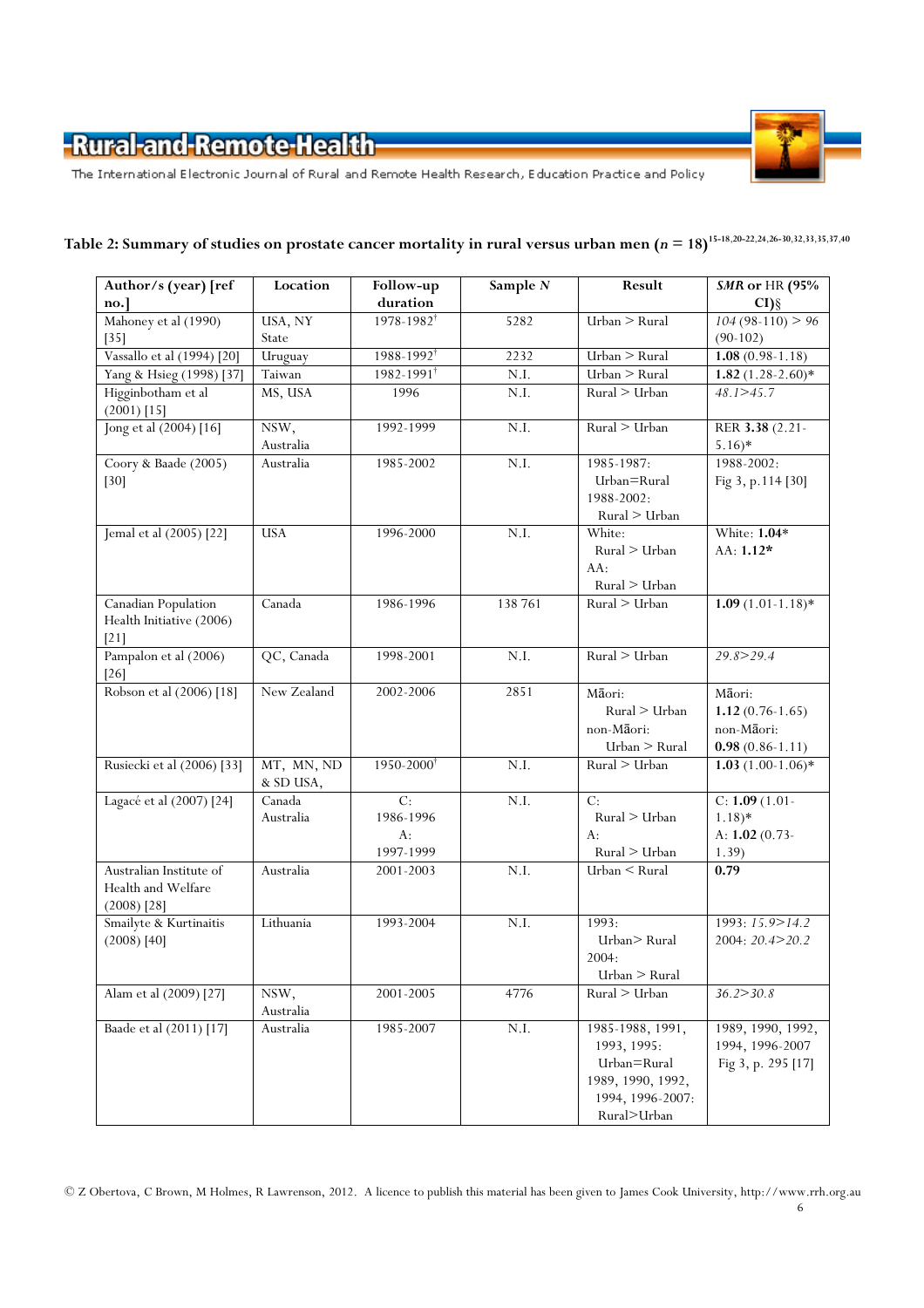

The International Electronic Journal of Rural and Remote Health Research, Education Practice and Policy

#### Table 2: cont'd.

| Location   | <b>Follow-up</b> | Sample N | Result             | <b>SMR</b> or HR     |
|------------|------------------|----------|--------------------|----------------------|
|            | duration         |          |                    | $(95\% \text{ C1})\$ |
| England    | 2006-2008        | N.I.     | Rural > Urban      | Figure 1, p.1 $[29]$ |
|            |                  |          |                    |                      |
| USA, Texas | 1995-2003        | 87449    | $Urban \geq Rural$ | $0.95(0.79-1.14)$    |
|            |                  |          |                    |                      |

A, Australia; AA: African-American; C, Canada; MN, Minnesota; MS, Mississippi; MT, Montana; ND, North Dakota; N.I.: no information; NSW, New South Wales; NY, New York; QC, Québec, RR, relative risk [bold]; SMR, standardised mortality ratio [italics]; SD, South Dakota.

†Prior to introduction of prostate-specific antigen (PSA) testing; §reference citations provided when authors gave only figures. \*Significant ( $p < 0.05$ ).

Lagacé et al compared data on prostate cancer mortality in rural versus urban Canadian and Australian men due to their similar demographic and geographical characteristics<sup>24</sup>. However, the Canadian data spanned a period of 11 years (1986–1996), whereas Australian data covered only a 3 year period (1997–1999). Both studies showed a trend towards higher death rates in rural residents.

Two<sup>20</sup>,<sup>35</sup> out of the three studies that showed a trend toward higher rates in urban men assigned rural/urban categories by residence at death. As a consequence some rural men with prostate cancer may have been counted as urban because they might have moved to urban centres to receive treatment. Mahoney et al acknowledged that their analysis did not account for migration, nor did it consider differing ethnic compositions of their rural and urban populations<sup>35</sup>. Furthermore, these two studies<sup>20,35</sup> as well as the study by Yang and  $H\text{sieg}^{37}$  were based on data collected prior to the widespread use of PSA testing.

### **Ethnicity**

Although this review focused on population-based studies, differences in ethnic composition between urban and rural groups may considerably influence the overall prostate cancer incidence and mortality rates. Although the majority of studies in this review had not adjusted their rates for ethnicity, three studies presented results by ethnicity. Jemal et al found that the number of new cancer cases was higher in urban men, while mortality was higher in rural men,

regardless of African or European ancestry<sup>22</sup>. Higginbotham et al, however, showed that there was no difference in incidence and mortality between urban and rural African American men in Mississippi<sup>15</sup>. For White American men, no difference was found in the number of new cases of prostate cancer but rural men showed a higher death rate. Robson et al reported that the incidence of prostate cancer was lower among rural Maori as well as rural non-Maori New Zealand men<sup>18</sup>. There was no difference in mortality between urban and rural residents of either Maori or non-Maori descent.

## Discussion

Despite inconsistent definitions of rural/urban classification between the studies there seems to be a clear trend for an increased incidence of prostate cancer in urban men with 75% of articles reporting higher rates in these men compared with their rural counterparts. Lower rates of new prostate cancer cases in rural men have been repeatedly assigned to lower uptake of PSA screening in rural and remote areas<sup>16,17,21,22,30</sup>. Dey et al observed that in Egypt better detection possibilities in a cancer centre doubled the incidence rate<sup>39</sup>. However, even before the PSA era, diagnostic activity was more intensive in urban centres than in rural areas<sup>36</sup>.

Contrary to incidence, mortality patterns varied to some degree when rural and urban men with prostate cancer were compared. Although some studies identified a greater mortality rate for rural residents who face long distances in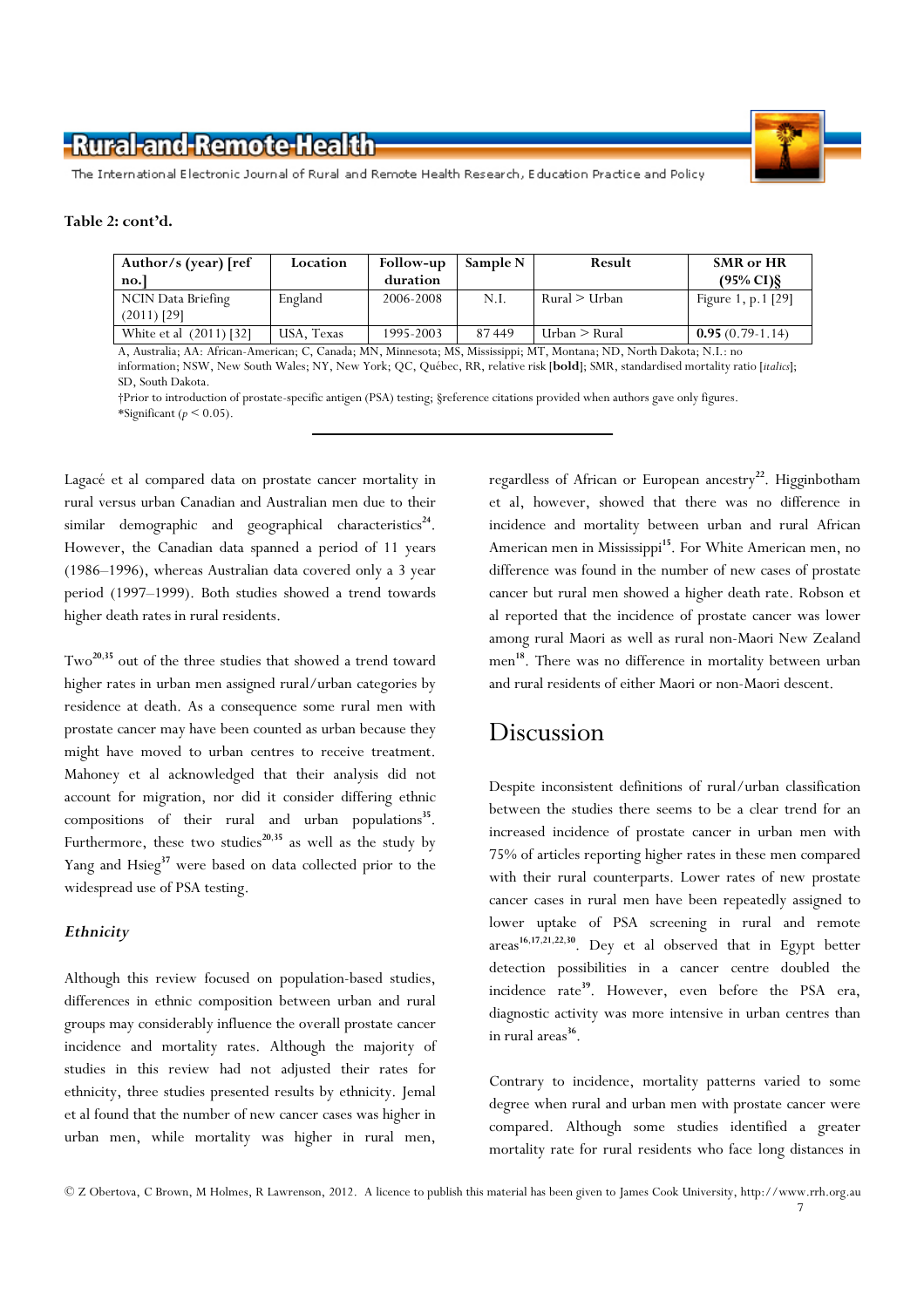

The International Electronic Journal of Rural and Remote Health Research, Education Practice and Policy

 $accessing cancer services<sup>16,21,22</sup>, others found no significant$ difference in death rates between rural and urban men with prostate cancer<sup>15,26,27,32,40</sup>. There is evidence, however, that after PSA testing was introduced death rates tended to be higher in rural men. Each of the four studies based on mixed data sets (those from slightly before and during PSA testing) showed a significant trend towards a higher death rate in rural men with prostate cancer. Based on these articles it seems that urban men particularly have benefited from early diagnosis during this period<sup>17,21,24,30</sup>.

Lower rates of PSA screening in rural areas may be associated with later stage at initial diagnosis for rural men, which may significantly impact their outcomes<sup>16,22</sup>. Jemal et al found that rural patients are more likely to present at a more advanced stage regardless of their ethnic background<sup>22</sup>. Similarly, Jong et al reported a reduction in excess risk of death (RER) for rural men with prostate cancer when the stage of disease at initial diagnosis was accounted for $16$ , although their RER was still 2.5 times higher compared with men living in highly accessible areas of New South Wales, Australia. Conversely, Higginbotham et al found no difference between stage distribution among urban and rural residents in Mississippi, USA<sup>15</sup>. However, this finding corresponds with mortality patterns observed in this study, which did not differ between rural and urban men regardless of ethnic background.

In general, rural populations seem to have higher all-cause mortality rates mainly because they are on average older and have more co-morbidities compared with their urban counterparts<sup>7,17</sup>. Because prostate cancer is a disease of older men, the presence of several concurrent medical conditions may affect the decision-making process when types of treatment are discussed<sup>41,42</sup>.

The variation in trends may be partly attributed to differing definitions of rural/urban categories, particularly with earlier studies using population density and current residence at death as variables<sup>20,35</sup>, as opposed to more recent studies that account for parameters such as remoteness and economic activity in addition to population size<sup>16,26,32</sup>. Moreover, Coory and Baade<sup>30</sup> and Baade et al<sup>17</sup> showed that different lengths of follow up may result in differences in mortality patterns, even if the underlying data sets are identical.

Differences in ethnic background and socioeconomic status between rural and urban communities may play a role in urban–rural disparities in prostate cancer mortality. Recent research suggests that men of African ancestry are at a greater risk of developing prostate cancer and are also more likely to suffer from more aggressive tumours<sup>11,32</sup>. Mc Lafferty and Wang attributed high rates of late-stage diagnosis observed in the city of Chicago to a high proportion of economically disadvantaged groups in this urban centre<sup>43</sup>. Although physical distance does not present a barrier for urban residents, other factors such as low education level and poverty may have effects similar to remoteness on disadvantaged groups. It is therefore advisable to account for the heterogeneity of rural (or urban) populations in future analyses in order to gain better insight into the reasons for differences in cancer outcomes between rural and urban areas.

### **Limitations**

A disadvantage for this study (and other reviews of rural inequalities) was the lack of uniform definition of rural–urban classification within and among countries. Some of the earlier studies offered only very vague descriptions of how they distinguished between urban and rural populations<sup>31,36,38</sup>, while more recent studies were based on classification schemes with precise descriptions, which involve geographical and economic aspects (eg Rural Urban Continuum Codes [RUCC] in USA or accessibility/remoteness index of Australia [ARIA]). However, authors often chose to pool several categories within these schemes, causing considerable heterogeneity, particularly within rural groups<sup>17,27</sup>. This effect is reinforced by the fact that the majority of studies used larger areas (eg counties or municipalities) as the basic geographical unit<sup>20,23,37</sup>. As a result the rural groups varied considerably with regard to physical remoteness as well as socioeconomic status (eg suburban residents with high income and excellent access to health care). However, using capital cities (or major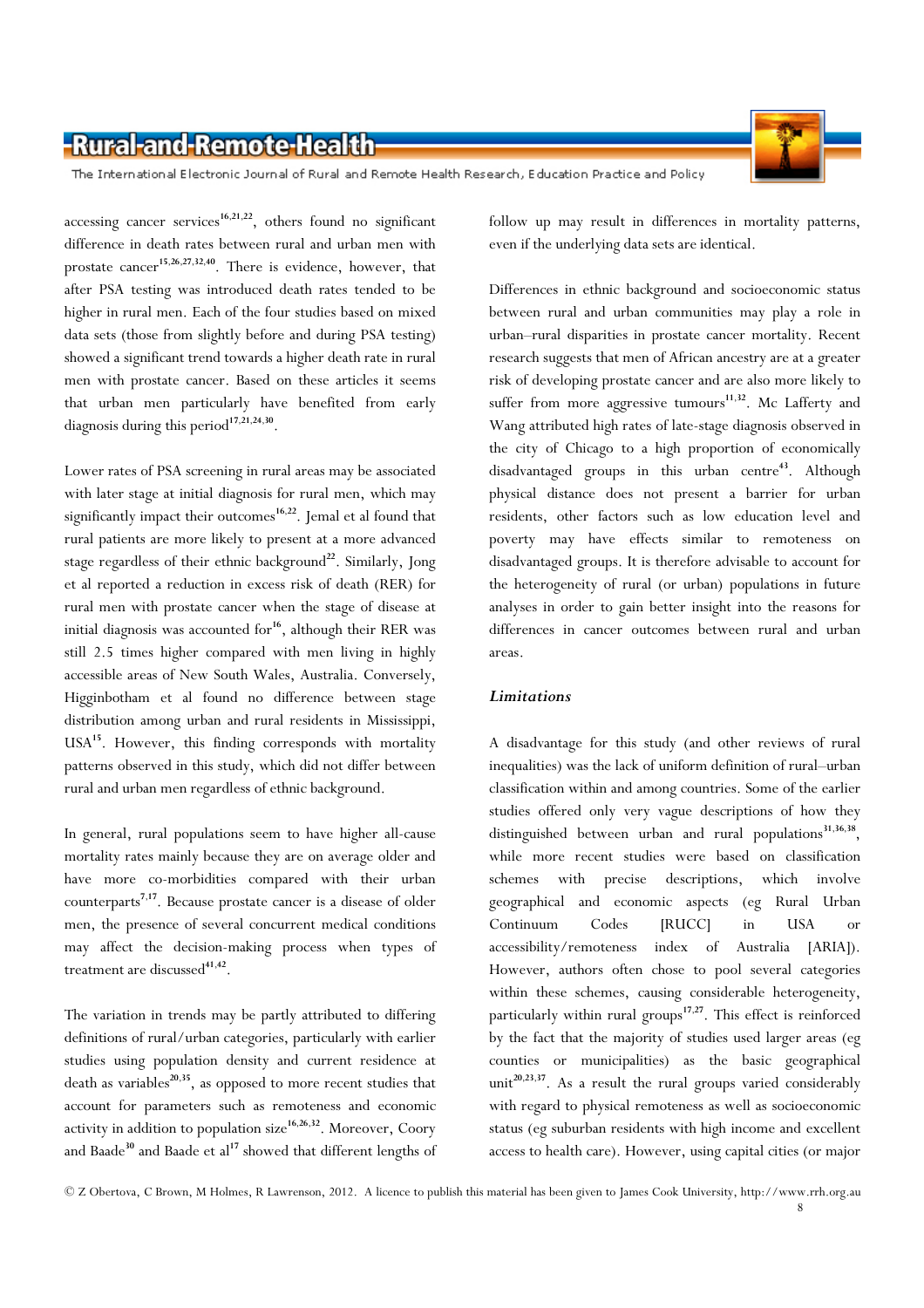The International Electronic Journal of Rural and Remote Health Research, Education Practice and Policy

cities) as the urban category<sup>20,23,28,31</sup> results in socioeconomic and ethnic diversity, analogous to the pooled rural samples. Therefore, comparisons in this study were based on the most 'extreme' rural (very remote) and urban areas (capital cities) where such data were available.

# Conclusions

This systematic review examined the current international literature on rural versus urban differences in prostate cancer incidence and mortality. The studies reviewed reported higher prostate cancer incidence among urban men but lower mortality rates. This may be explained in part by urban men's better access to health care, with increased screening and perhaps even over-detection of prostate cancer, while at the same time ultimately a reduction in mortality. However, mortality data showed heterogeneous trends, which may be due to inconsistencies in rural–urban classifications and lack of consideration for covariates, such as cancer stage, ethnicity, and socioeconomic and general health status.

Urban–rural disparities in prostate cancer incidence and mortality seem to arise not only from the obvious difference in physical distances to healthcare facilities between rural and urban residents, but also from differences in demographic and socioeconomic characteristics of these two groups that may influence access to and utilization of diagnostic and treatment services.

Future studies should examine these factors in order to assess their contribution to inequalities in outcomes between rural and urban populations. Further research would also be beneficial to ascertain to what extent differences in screening, diagnosis or treatment options affect outcomes for urban and rural men with prostate cancer, so that healthcare services can be improved and resources appropriately allocated.

# Acknowledgements

This study was supported by Health Research Council of New Zealand (HRC Partnership Programme grant number 11/082, entitled 'The costs and complications of screening for prostate cancer'). The School of Population Health Board of Research is thanked for support in developing the manuscript.

# References

1. Ferlay J, Shin HR, Bray F, Forman D, Mathers C, Parkin DM. GLOBOCAN 2008 v1.2. IARC CancerBase no. 10. Lyon: International Agency for Research on Cancer, 2010. Available: http://globocan.iarc.fr (Accessed on 15 July 2011).

2. Campbell NC, Elliott AM, Sharp L, Ritchie LD, Cassidy J, Little J. Rural factors and survival from cancer: analysis of Scottish cancer registrations. British Journal of Cancer 2000; 82: 1863-1866.

3. Jones AP, Haynes R, Sauerzapf V, Crawford SM, Zhao H, Forman D. Travel times to health care and survival from cancers in Northern England. European Journal of Cancer 2008; 44: 269-274.

4. Bertolini P, Montanari M, Peragine V. Poverty and social exclusion in rural areas. Berlin: European Commission, 2008.

5. Weber B, Jensen L, Miller K, Mosley J, Fisher M. A critical review of rural poverty literature: Is there truly a rural effect? Institute for Research on Poverty Discussion Paper no. 1309-05, Madison, WI: University of Wisconsin-Madison, 2005.

6. Casey MM, Thiede Call K, Klinger JM. Are rural residents less likely to obtain recommended preventive healthcare services? American Journal of Preventive Medicine 2001; 21: 182-188.

7. Miller MK, Stokes CS, Clifford WB. A comparison of the ruralurban mortality differential for deaths from all causes, cardiovascular disease and cancer. Journal of Rural Health 1987; 3: 23-34.

8. Goins RT, Mitchell J. Health-related quality of life: Does rurality matter? Journal of Rural Health 1999; 15: 147-156.

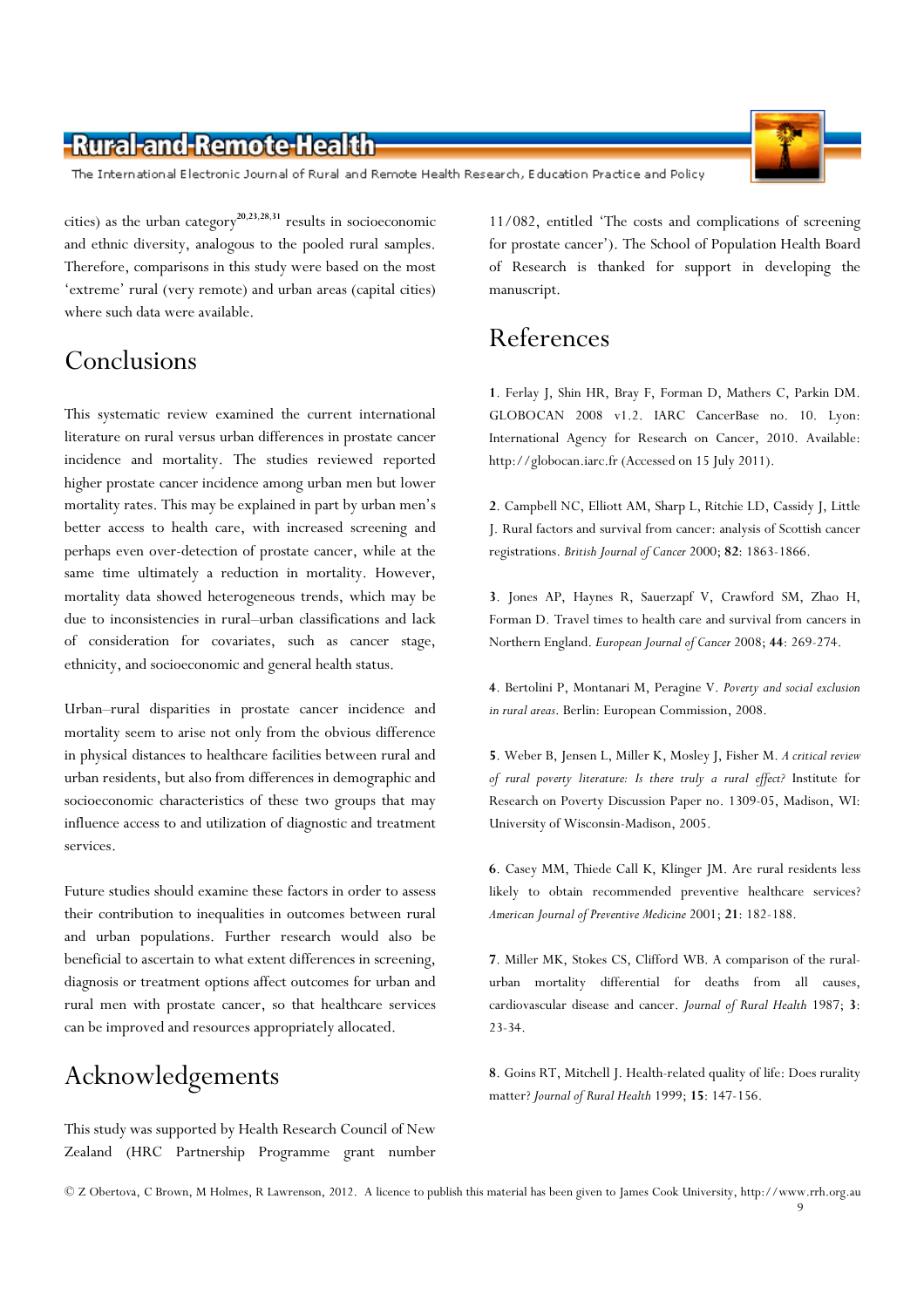The International Electronic Journal of Rural and Remote Health Research, Education Practice and Policy

9. Muus KJ, Baker-Demaray T, McDonald LR, Ludtke RL, Allery AJ, Bogart TA et al. Body mass index and cancer screening in older American Indian and Alaska Native men. Journal of Rural Health 2009; 25: 104-108.

10. Narain V, Cher ML, Wood DP. Prostate cancer diagnosis, staging and survival. Cancer and Metastasis Reviews 2002; 21: 17-27.

11. Powell IJ. Epidemiology and pathophysiology of prostate cancer in African-American men. Journal of Urology 2007; 177: 444-449.

12. Dalton SO, Schüz J, Engholm G, Johansen C, Kjaer SK, Steding-Jessen M et al. Social inequality in incidence of and survival from cancer in a population-based study in Denmark, 1994-2003: Summary of findings. European Journal of Cancer 2008; 44: 2074- 2085.

13. Doll R. Urban and rural factors in the aetiology of cancer. International Journal of Cancer 1991; 47: 803-810.

14. Friis S, Storm HH. Urban-rural variation in cancer incidence in Denmark 1943-1987. European Journal of Cancer 1993; 29: 538-544.

15. Higginbotham JC, Moulder J, Currier M. Rural vs. urban aspects of cancer: First-year data from the Mississippi Central Cancer Registry. Family & Community Health 2001; 24: 1-9.

16. Jong KE, Smith DP, Yu XQ, O'Connell DL, Goldstein D, Armstrong BK. Remoteness of residence and survival from cancer in New South Wales. Medical Journal of Australia 2004; 180: 618- 622.

17. Baade PD, Youlden DR, Coory MD, Gardiner RA, Chambers SK. Urban-rural differences in prostate cancer outcomes in Australia: what has changed? Medical Journal of Australia 2011; 194: 293-6.

18. Robson B, Purdie G, Cormack D. Unequal impact: Maori and Non-Maori cancer statistics 1996-2001. Wellington: Ministry of Health, 2006.

19. Schouten LJ, Meijer H, Huveneers JAM, Kiemeney LALM. Urban-rural differences in caner incidence in the Netherlands, 1989-1991. International Journal of Epidemiology 1996; 25: 729-736.

20. Vassallo A, De Stéfani E, Ronco A, Barrios E. Urbanization gradients and cancer mortality in Uruguay, 1988-1992. International Journal of Cancer 1994; 59: 345-350.

21. Canadian Population Health Initiative. How Healthy are Rural Canadians? Ottawa, ON: Canadian Institute for Health Information, 2006.

22. Jemal A, Ward E, Wu X, Martin HJ, McLaughlin CC, Thun MJ. Geographic patterns of prostate cancer mortality and variations in access to medical care in the United States. Cancer Epidemiology, Biomarkers & Prevention 2005; 14: 590-595.

23. Marså K, Johnsen N, Bidstrup PE, Johannesen-Henry CT, Friis S. Social inequality and incidence of and survival from male genital cancer in a population-based study in Denmark, 1994-2003. European Journal of Cancer 2008; 44: 2018-2029.

24. Lagacé C, Desmeules M, Pong RW, Heng D. Noncommunicable disease and injury-related mortality in rural and urban places of residence. A comparison between Canada and Australia. Canadian Journal of Public Health 2007; 98: S62-69.

25. Nasca PC, Mahoney MC, Wolfgang PE. Population density and cancer incidence differentials in New York State, 1978-82. Cancer Causes and Control 1992; 3: 7-15.

26. Pampalon R, Martinez J, Hamel D. Does living in rural areas make a difference for health in Québec? Health & Place 2006; 12: 421-435.

27. Alam N, You H, Banks C, Baker D, Bishop J. Prostate Cancer in New South Wales. Sydney, NSW: Cancer Institute NSW, 2009.

28. Australian Institute of Health and Welfare. Rural, regional and remote health: indicators of health status and determinants of health. Rural Health Series no. 9. Canberra, ACT: AIHW, 2008.